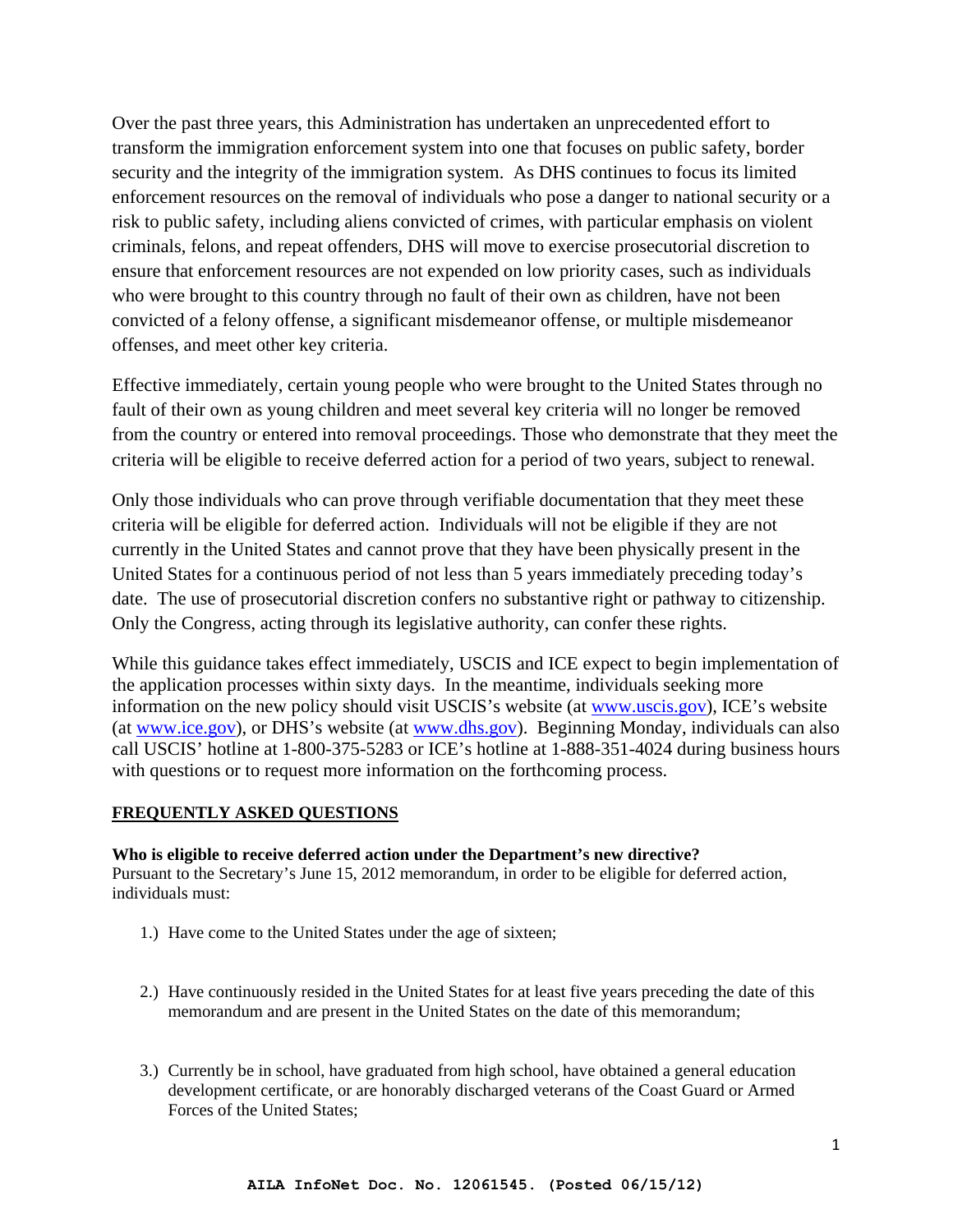- 4.) Have not been convicted of a felony offense, a significant misdemeanor offense, multiple misdemeanor offenses, or otherwise pose a threat to national security or public safety;
- 5.) Not be above the age of thirty.

Individuals must also complete a background check and, for those individuals who make a request to USCIS and are not subject to a final order of removal, must be 15 years old or older.

#### **What is deferred action?**

Deferred action is a discretionary determination to defer removal action of an individual as an act of prosecutorial discretion. Deferred action does not confer lawful status upon an individual. In addition, although an alien granted deferred action will not be considered to be accruing unlawful presence in the United States during the period deferred action is in effect, deferred action does not absolve individuals of any previous or subsequent periods of unlawful presence.

Under existing regulations, an individual who has been granted deferred action is eligible to receive employment authorization for the period of deferred action, provided he or she can demonstrate "an economic necessity for employment." Deferred action can be terminated at any time at the agency's discretion or renewed by the agency.

#### **How will the new directive be implemented?**

Individuals who are not in removal proceedings or who are subject to a final order of removal will need to submit a request for a review of their case and supporting evidence to U.S. Citizenship and Immigration Services (USCIS). Individuals may request deferred action if they meet the eligibility criteria. In the coming weeks, USCIS will outline and announce the procedures by which individuals can engage in this process. This process is not yet in effect and requests should not be submitted at this time. Beginning June 18, individuals may call the USCIS hotline at 1-800-375-5283, from 8 a.m. to 8 p.m., with questions or to request more information on the new process. The hotline offers assistance in English and Spanish. Individuals seeking more information on the new process should visit USCIS's website (at http://www.uscis.gov).

For individuals who are in removal proceedings before the Executive Office for Immigration Review, ICE will, in the coming weeks, announce the process by which qualified individuals may request a review of their case. Additional information is available from the ICE Office of the Public Advocate at http://www.ice.gov/about/offices/enforcement-removal-operations/publicadvocate/Beginning June 18, individuals may call the ICE hotline at 1-888-351-4024, from 9 a.m. to 5 p.m., with questions or to request more information on the new process.

For individuals who are in removal proceedings and have already been identified as meeting the eligibility criteria as part of ICE's case-by-case review, ICE will immediately begin to offer deferred action for a period of two years, subject to renewal.

#### **Are individuals who receive deferred action pursuant to the new directive eligible for employment authorization?**

Yes. Pursuant to existing regulations, individuals who receive deferred action may apply for and may obtain employment authorization from USCIS provided they can demonstrate an economic necessity for their employment. Information about employment authorization requests is available on USCIS's website at http://www.uscis.gov/i-765.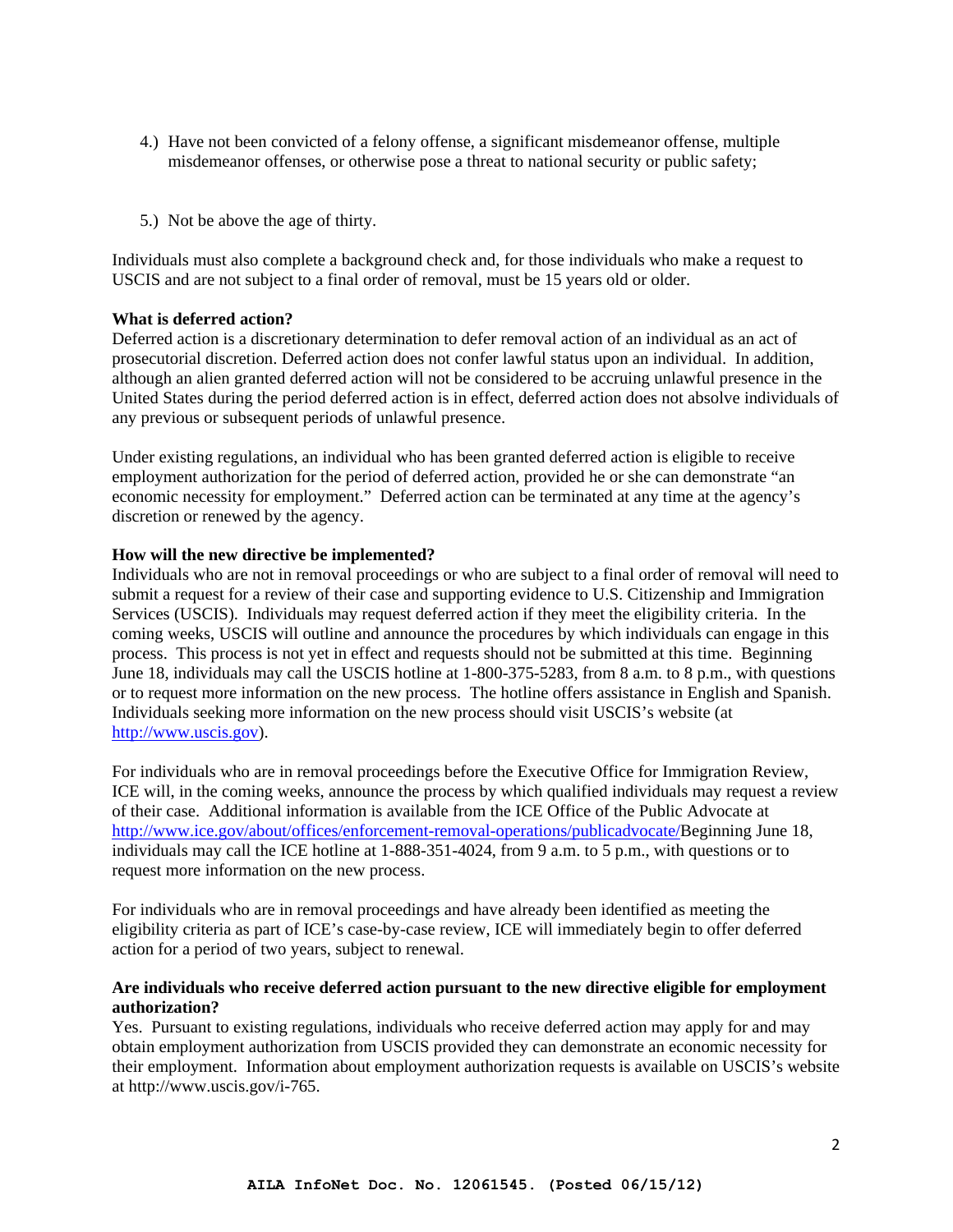#### **Does the process result in permanent lawful status for beneficiaries?**

No. The grant of deferred action under this new directive does not provide an individual with permanent lawful status or a pathway to obtaining permanent lawful status. Only the Congress, acting through its legislative authority, can confer the right to permanent lawful status.

#### **Why will deferred actions only be granted for two years?**

Grants of deferred action will be issued in increments of two years. At the expiration of the two year period, the grant of deferred action can be renewed, pending a review of the individual case.

## **If an individual's period of deferred action is extended, will individuals need to re-apply for an extension of their employment authorization?**

Yes. If an individual applies for and receives an extension of the period for which he or she was granted deferred action, he or she must also request an extension of his or her employment authorization.

#### **Does this policy apply to those who are subject to a final order of removal?**

Yes. An individual subject to a final order of removal who can demonstrate that he or she meets the eligibility criteria can request a review of his or her case and receive deferred action for a period of two years, subject to renewal. All cases will be considered on an individualized basis.

This process is not yet in effect and requests should not be submitted at this time. In the coming weeks, USCIS will outline and announce the procedures by which individuals can engage in this process. Beginning June 18, individuals may call the USCIS hotline at 1-800-375-5283, from 8 a.m. to 8 p.m., with questions or to request more information on the new process. The hotline offers assistance in English and Spanish. Individuals seeking more information on the new process should visit USCIS's website (at http://www.uscis.gov).

## **How soon after USCIS receives a request to review a case will the individual receive a decision on his or her request?**

USCIS will provide additional information on this issue in the coming weeks. Information will be made publicly available at http://www.uscis.gov/.

### **If an individual who is about to be removed by ICE believes he or she satisfies the eligibility criteria for the new process, what steps should he or she take to ensure his or her case is reviewed before removal?**

Individuals who believe they can demonstrate that they satisfy the eligibility criteria and are about to be removed should immediately contact either the Law Enforcement Support Center's hotline at 1-855-448- 6903 (staffed 24 hours a day, 7 days a week) or the ICE Office of the Public Advocate through the Office's hotline at 1-888-351-4024 (staffed 9am – 5pm, Monday – Friday) or by e-mail at EROPublicAdvocate@ice.dhs.gov.

#### **If an individual who satisfies the eligibility criteria is encountered by Customs and Border Protection (CBP) or ICE, will he or she be placed into removal proceedings?**

This policy is intended to allow ICE and CBP to focus on priority cases. Pursuant to the direction of the Secretary of Homeland Security, for individuals who satisfy the eligibility criteria, CBP or ICE should exercise their discretion to prevent them from being apprehended, placed into removal proceedings, or removed. If individuals, including individuals in detention, believe they were placed into removal proceedings in violation of this policy, they should contact either the Law Enforcement Support Center's hotline at 1-855-448-6903 (staffed 24 hours a day, 7 days a week) or the ICE Office of the Public Advocate through the Office's hotline at 1-888-351-4024 (staffed 9am – 5pm, Monday – Friday) or by email at EROPublicAdvocate@ice.dhs.gov.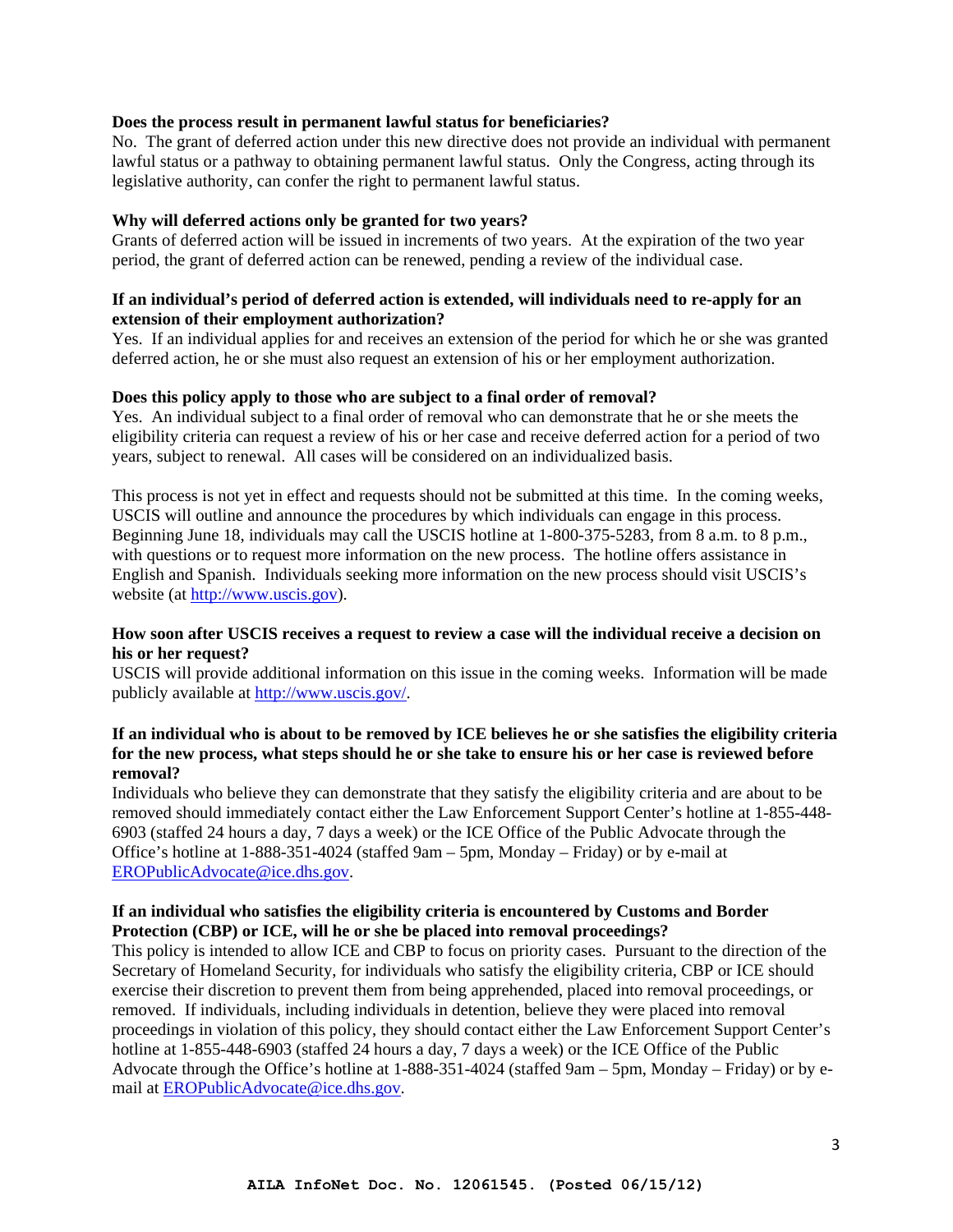## **If an individual accepted an offer of administrative closure under the case-by-case review process or if his or her case was terminated as part of the case-by-case review process, can he or she receive deferred action under the new process?**

Yes. Individuals who can demonstrate that they meet the eligibility criteria will be eligible for deferred action even if they had accepted an offer of administrative closure or termination under the case-by-case review process. For individuals who are in removal proceedings and have already been identified as meeting the eligibility criteria as part of ICE's case-by-case review, ICE will immediately begin to offer deferred action for a period of two years, subject to renewal.

## **If an individual declined an offer of administrative closure under the case-by-case review process, can he or she receive deferred action under the new process?**

Yes. Individuals who can demonstrate that they meet the eligibility criteria will be eligible for deferred action even if they declined an offer of administrative closure under the case-by-case review process.

#### **If an individual's case was reviewed as part of the case-by-case review process but he or she was not offered administrative closure, can he or she receive deferred action under the new process?**

Yes. Individuals who can demonstrate that they meet the eligibility criteria will be eligible for deferred action even if they were not offered administrative closure following review of their case as part of the case-by-case review process.

## **Will DHS personnel responsible for reviewing requests for an exercise of prosecutorial discretion under this process receive special training?**

Yes. ICE and USCIS personnel responsible for considering requests for an exercise of prosecutorial discretion under the Secretary's directive will receive special training.

## **Will individuals be subject to background checks before they can receive an exercise of prosecutorial discretion?**

Yes. All individuals will undergo biographic and biometric background checks prior to receiving an exercise of prosecutorial discretion. Individuals who have been convicted of any felony, a significant misdemeanor offense, three or more misdemeanor offenses not occurring on the same date and not arising out of the same act, omission, or scheme of misconduct, or otherwise pose a threat to national security or public safety are not eligible to be considered for deferred action under the new process.

## **What do background checks involve?**

Background checks involve checking biographic and biometric information provided by the individuals against a variety of databases maintained by DHS and other federal government agencies.

## **What documentation will be sufficient to demonstrate that an individual came to the United States before the age of 16?**

Documentation sufficient for an individual to demonstrate that he or she came to the United States before the age of 16 includes, but is not limited to: financial records, medical records, school records, employment records, and military records.

## **What documentation will be sufficient to demonstrate that an individual has resided in the United States for a least five years preceding June 15, 2012?**

Documentation sufficient for an individual to demonstrate that he or she has resided in the United States for at five years immediately preceding June 15, 2012 includes, but is not limited to: financial records, medical records, school records, employment records, and military records.

## **What documentation will be sufficient to demonstrate that an individual was physically present in the United States as of June 15, 2012?**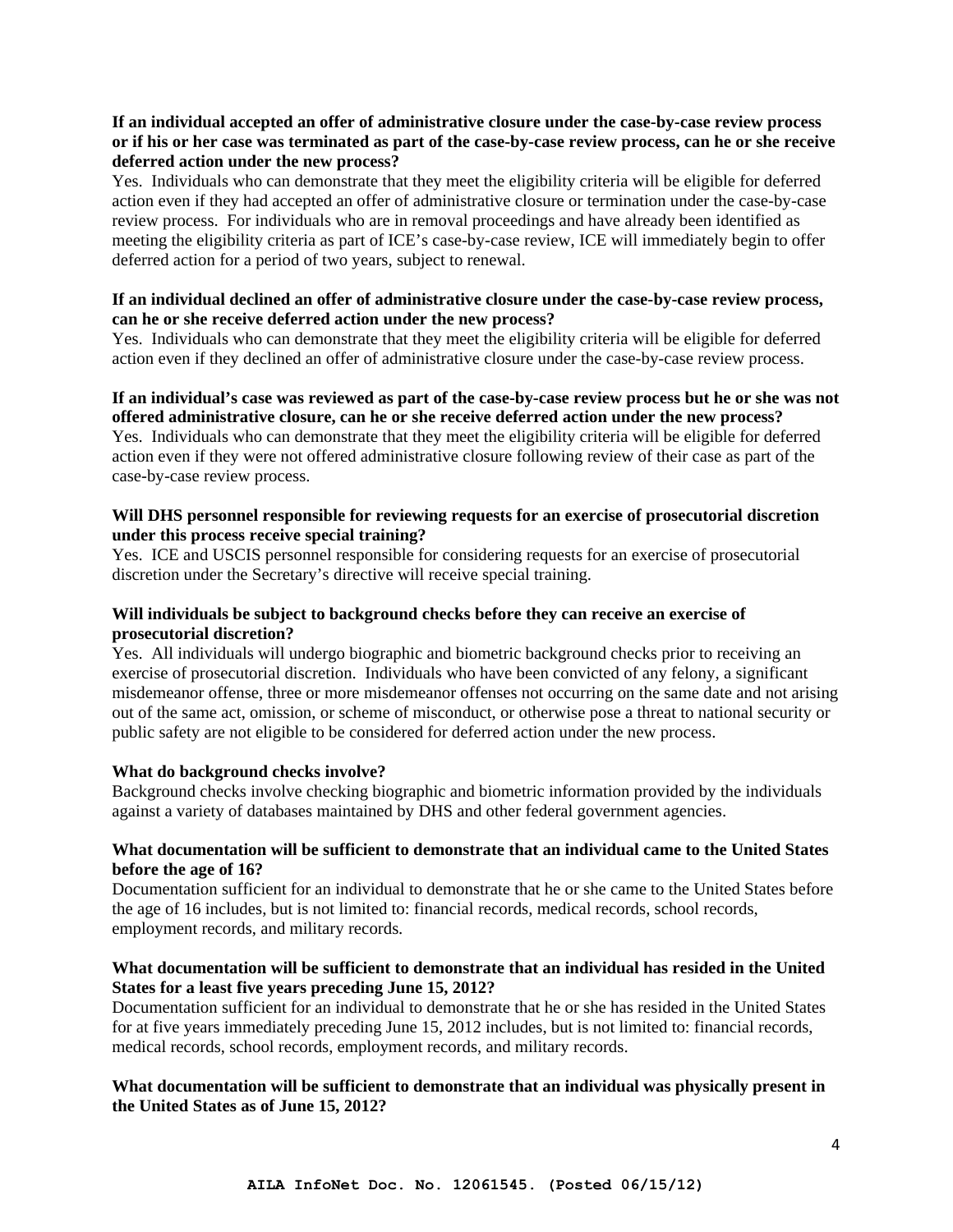Documentation sufficient for an individual to demonstrate that he or she was physically present on June 15, 2012, the date the memorandum was issued, includes, but is not limited to: financial records, medical records, school records, employment records, and military records.

#### **What documentation will be sufficient to demonstrate that an individual is currently in school, has graduated from high school, or has obtained a general education development certificate (GED)?**

Documentation sufficient for an individual to demonstrate that he or she is currently in school, has graduated from high school, or has obtained a GED certificate includes, but is not limited to: diplomas, GED certificates, report cards, and school transcripts.

## **What documentation will be sufficient to demonstrate that an individual is an honorably discharged veteran of the Coast Guard or Armed Forces of the United States?**

Documentation sufficient for an individual to demonstrate that he or she is an honorably discharged veteran of the Coast Guard or Armed Forces of the United States includes, but is not limited to: report of separation forms, military personnel records, and military health records.

## **What steps will USCIS and ICE take to prevent fraud in the new processes?**

An individual who knowingly makes a misrepresentation to USCIS or ICE, or knowingly fails to disclose facts to USCIS or ICE, in an effort to receive deferred action or work authorization in this new process will be treated as an immigration enforcement priority to the fullest extent permitted by law, subjecting the individual to criminal prosecution and/or removal from the United States.

**Are individuals with a conviction for a felony offense, a significant misdemeanor offense, or multiple misdemeanors eligible for an exercise of prosecutorial discretion under this new process?**  No. Individuals who have been convicted of a felony offense, a significant misdemeanor offense, or three or more other misdemeanor offenses not occurring on the same date and not arising out of the same act, omission, or scheme of misconduct are not eligible to be considered for deferred action under the new process.

#### **What offenses qualify as a felony?**

A felony is a federal, state, or local criminal offense punishable by imprisonment for a term exceeding one year.

## **What offenses qualify as a "significant misdemeanor"?**

A significant misdemeanor is a federal, state, or local criminal offense punishable by no more than one year of imprisonment or even no imprisonment that involves: violence, threats, or assault, including domestic violence; sexual abuse or exploitation; burglary, larceny, or fraud; driving under the influence of alcohol or drugs; obstruction of justice or bribery; unlawful flight from arrest, prosecution, or the scene of an accident; unlawful possession or use of a firearm; drug distribution or trafficking; or unlawful possession of drugs.

#### **How many non-significant misdemeanors constitute "multiple misdemeanors" making an individual ineligible for an exercise of prosecutorial discretion under this new process?**

An individual who is not convicted of a significant misdemeanor but is convicted of three or more other misdemeanors not occurring on the same day and not arising out of the same act, omission, or scheme of misconduct is not eligible to be considered for deferred action under this new process.

#### **What qualifies as a national security or public safety threat?**

If the background check or other information uncovered during the review of an individual's request for deferred action indicates that the individual's presence in the United States threatens public safety or national security, he or she will be ineligible for an exercise of prosecutorial discretion. Indicia that an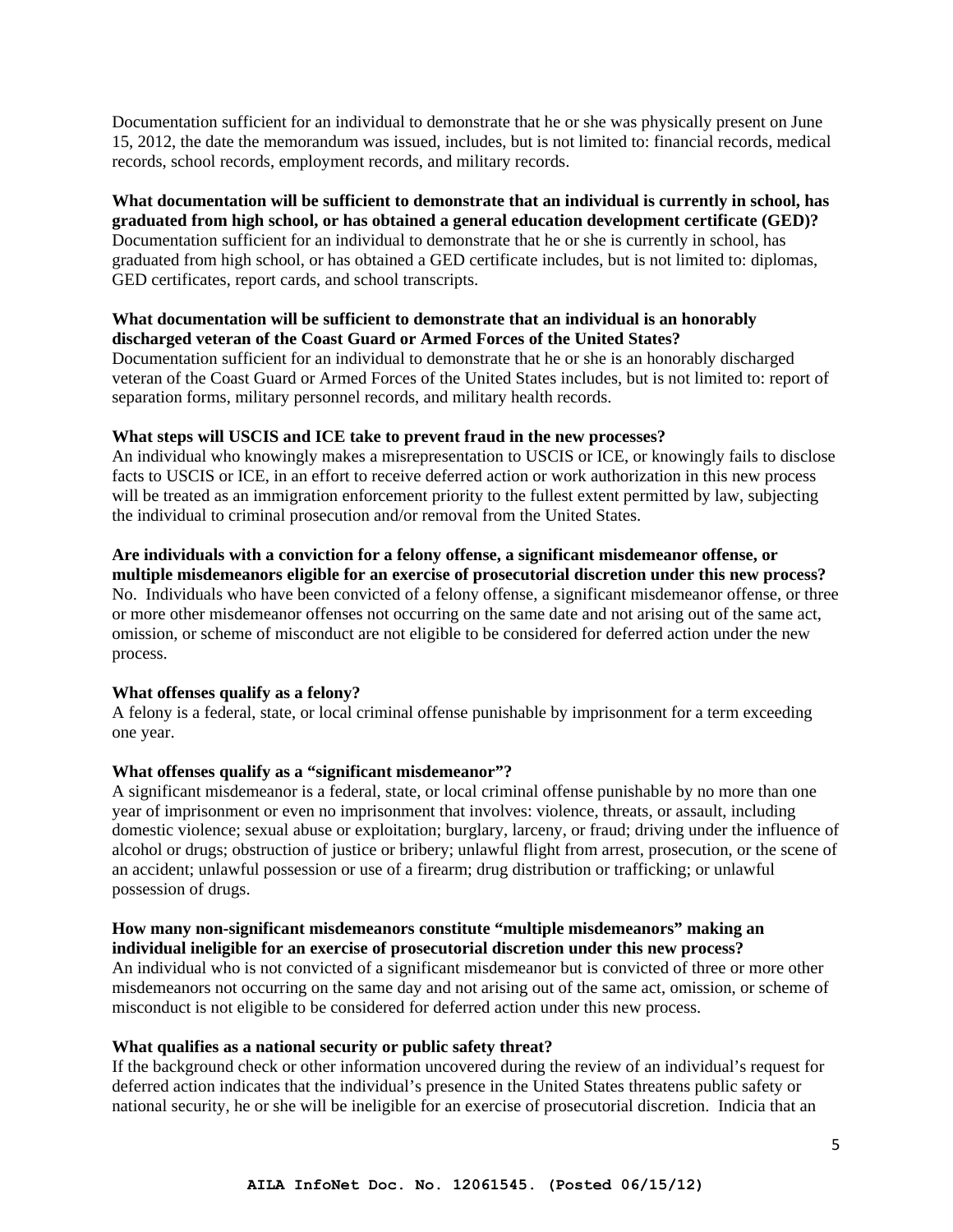individual poses such a threat include, but are not limited to, gang membership, participation in criminal activities, or participation in activities that threaten the United States.

### **How will ICE and USCIS handle cases involving individuals who do not satisfy the eligibility criteria under this new process but may be eligible for an exercise of prosecutorial discretion under the June 2011 Prosecutorial Discretion Memoranda?**

If an individual has a final order of removal and USCIS determines that he or she does not satisfy the eligibility criteria, then it will reject the individual's request for deferred action. That individual may then request an exercise of prosecutorial discretion under the ICE June 2011 Prosecutorial Discretion Memoranda through any of the established channels at ICE, including through a request to the ICE Office of the Public Advocate or to the local Field Office Director. USCIS will not consider requests for review under the ICE June 2011 Prosecutorial Discretion Memoranda.

If an individual is currently in removal proceedings and ICE determines that he or she does not satisfy the eligibility criteria for deferred action under this process, it will then consider whether the individual is otherwise eligible for an exercise of prosecutorial discretion under its current practices for assessing eligibility under the June 2011 Prosecutorial Discretion Memoranda.

#### **Will there be supervisory review of decisions by ICE and USCIS under this process?**

Yes. Both ICE and USCIS will develop protocols for supervisory review as part of their implementation of the new process.

## **Can individuals appeal a denial by ICE or USCIS of their request for an exercise of prosecutorial discretion under the new process?**

No. Individuals may not appeal a denial by ICE or USCIS of their request for an exercise of prosecutorial discretion. However, ICE and USCIS will develop protocols for supervisory review as part of their implementation of the new process. Although there is no right for appeal, individuals in removal proceedings who believe their cases were not correctly handled may contact the ICE Office of the Public Advocate either by phone at 1-888-351-4024 or by e-mail at EROPublicAdvocate@ice.dhs.gov.

## **Will dependents and other immediate relatives of individuals who receive deferred action pursuant to this process also be eligible to receive deferred action?**

No. The new process is available only to those who satisfy the eligibility criteria. As a result, the immediate relatives, including dependents, of individuals who receive deferred action pursuant to this process are not eligible to apply for deferred action as part of this process unless they independently satisfy the eligibility criteria.

#### **If an individual's request to USCIS for deferred action is denied, will he or she be placed in removal proceedings?**

For individuals whose requests for deferred action are denied by USCIS, USCIS will apply its existing Notice to Appear guidance governing USCIS's referral of cases to ICE and issuance of notices to appear. Under this guidance, individuals whose requests are denied under this process will be referred to ICE if they have a criminal conviction or there is a finding of fraud in their request.

## **Should individuals who are not in removal proceedings but believe themselves to be eligible for an exercise of deferred action under this process seek to place themselves into removal proceedings through encounters with ICE or CBP?**

No. Individuals who are not in removal proceedings but believe that they satisfy the eligibility criteria should submit their request for review of their case to USCIS under the procedures that USCIS will implement.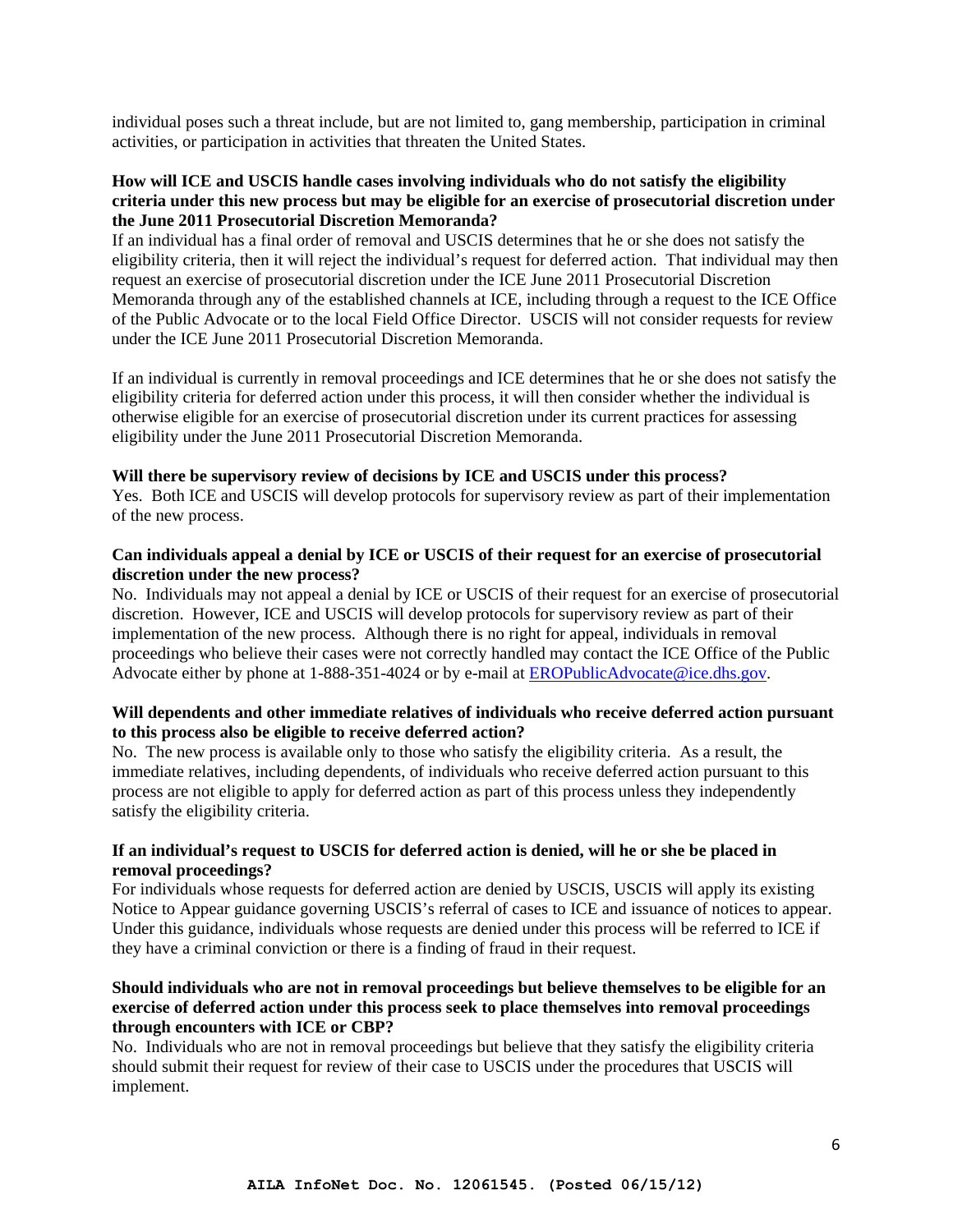This process is not yet in effect and requests should not be submitted at this time. Beginning June 18, individuals may call the USCIS hotline at1-800-375-5283, from 8 a.m. to 8 p.m., with questions or to request more information on the new process. The hotline offers assistance in English and Spanish. Individuals seeking more information on the new process should visit USCIS's website (at http://www.uscis.gov).

#### **If I receive deferred action through this process, will I be able to travel outside the United States?**  USCIS is exploring this issue and will resolve it in the coming weeks as part of its implementation plan.

## **Will there be any exceptions to the requirement that an individual must have resided in the United States for a least five years preceding June 15, 2012?**

An individual must demonstrate that he or she has resided in the United States for a least five years preceding June 15, 2012. Brief and innocent absences undertaken for humanitarian purposes will not violate this requirement.

### **What should I do if I am eligible under this process and have been issued an ICE detainer following an arrest by a state or local law enforcement officer?**

If you meet the eligibility criteria and have been served a detainer, you should immediately contact either the Law Enforcement Support Center's hotline at 1-855-448-6903 (staffed 24 hours a day, 7 days a week) or the ICE Office of the Public Advocate either through the Office's hotline at 1-888-351-4024 (staffed 9am – 5pm, Monday – Friday) or by e-mail at EROPublicAdvocate@ice.dhs.gov.

#### **Does deferred action provide individuals with a path to citizenship or permanent legal status?**

No. A grant of deferred action is a form of prosecutorial discretion that does not confer a path to citizenship or lawful permanent resident status. Only the Congress, acting through its legislative authority, can confer these rights.

## **Why isn't DHS allowing other individuals to request deferred action under this process?**

As a general matter, young people who, through no fault of their own, were brought to this country as children, lacked the intent to violate the law and our ongoing review of pending removal cases is already offering administrative closure to many of them. However, additional measures are necessary to ensure that our enforcement resources are not expended on these low priority cases but are instead appropriately focused on people who meet our enforcement priorities.

## **Does this Administration remain committed to comprehensive immigration reform?**

Yes. The Administration has consistently pressed for passage of comprehensive immigration reform, including the DREAM Act, because the President believes these steps are critical to building a  $21<sup>st</sup>$ century immigration system that meets our nation's economic and security needs.

#### **Is passage of the DREAM Act still necessary in light of the new process?**

Yes. As the President has stated, individuals who would qualify for the DREAM Act deserve certainty about their status, and this new process does not provide that certainty. Only the Congress, acting through its legislative authority, can confer the certainty that comes with a pathway to permanent lawful status.

#### **How can I get more information on the new process?**

Individuals seeking more information on the new process should visit ICE's website (at www.ice.gov), USCIS's website (at www.uscis.gov), or DHS's website (at www.dhs.gov). Beginning June 18, individuals can also call ICE's hotline (at 1-888-351-4024) or USCIS's hotline (at 1-800-375-5283) during business hours with questions or to request more information on the new process.